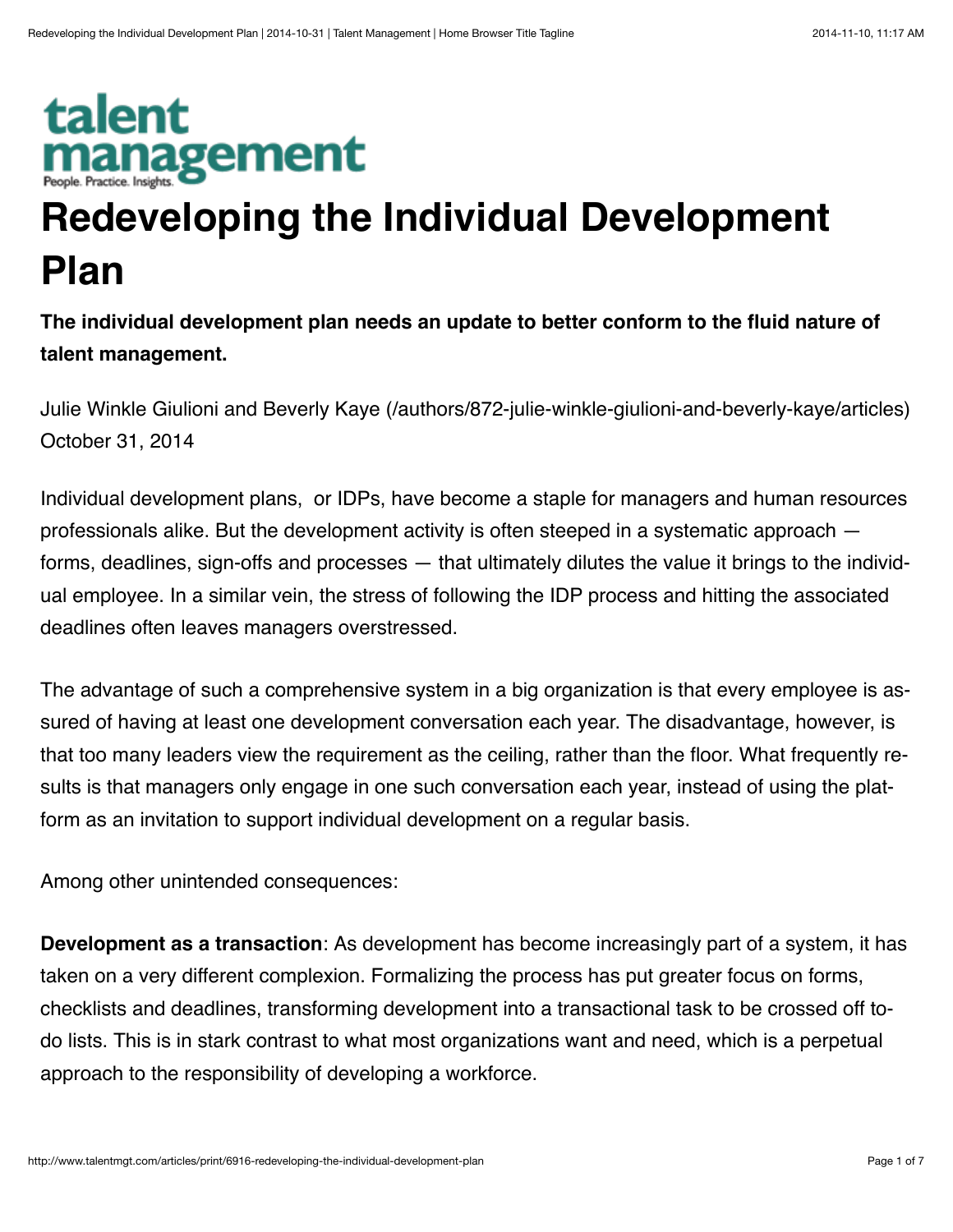**Development as a de-motivator**: Increasingly, organizations are realizing that development of the "See you this time next year" variety is more dangerous than no development at all. It raises ex‐ pectations and ignites interestin employees. It starts to open the door to possibilities only to promptly shut it as everyone gets "back to work." This leads to disappointment and disillusionment, which deplete engagement and motivation.

**Development as a tool for misinformation**: Busy managers understand how the system works. If they complete the forms on time and check all of the right boxes, they're in the clear for another year. Compliance becomes more about filling in the proper fields and hitting "complete" than dri‐ ving genuine development.

Consequently, organizations have a skewed sense of what is happening in their workforce. HR and otherexecutives believe what's on paper is playing out in real life. They engage in workforce plan‐ ning, talent reviews, succession planning and other organizational processes — all based on a foundation of information that managers have frequently provided in a hurried fashion just to com‐ ply with administrative requirements.

## **Time for Change**

Perhaps a starting point is to redefine the terms. While the individual initials in IDP are appropriate, the words are somewhat misguided given today's demands.

Consider the "I," which stands for "individual." This term was intended to reflect a special sense that the individual employee was receiving a unique and customized development experience. But given how the process has evolved, "individual" in this regard frequently connotes a singular sense of responsibility targeted toward the managers, not the employees benefitting from development.

What if development became a group activity? What if employees used crowdsourcing to solicit feedback and ideas about experiences that might build new skills and capabilities? With this mind‐ set, development might take on a different complexion and grow beyond the annual-event mentali‐ ty.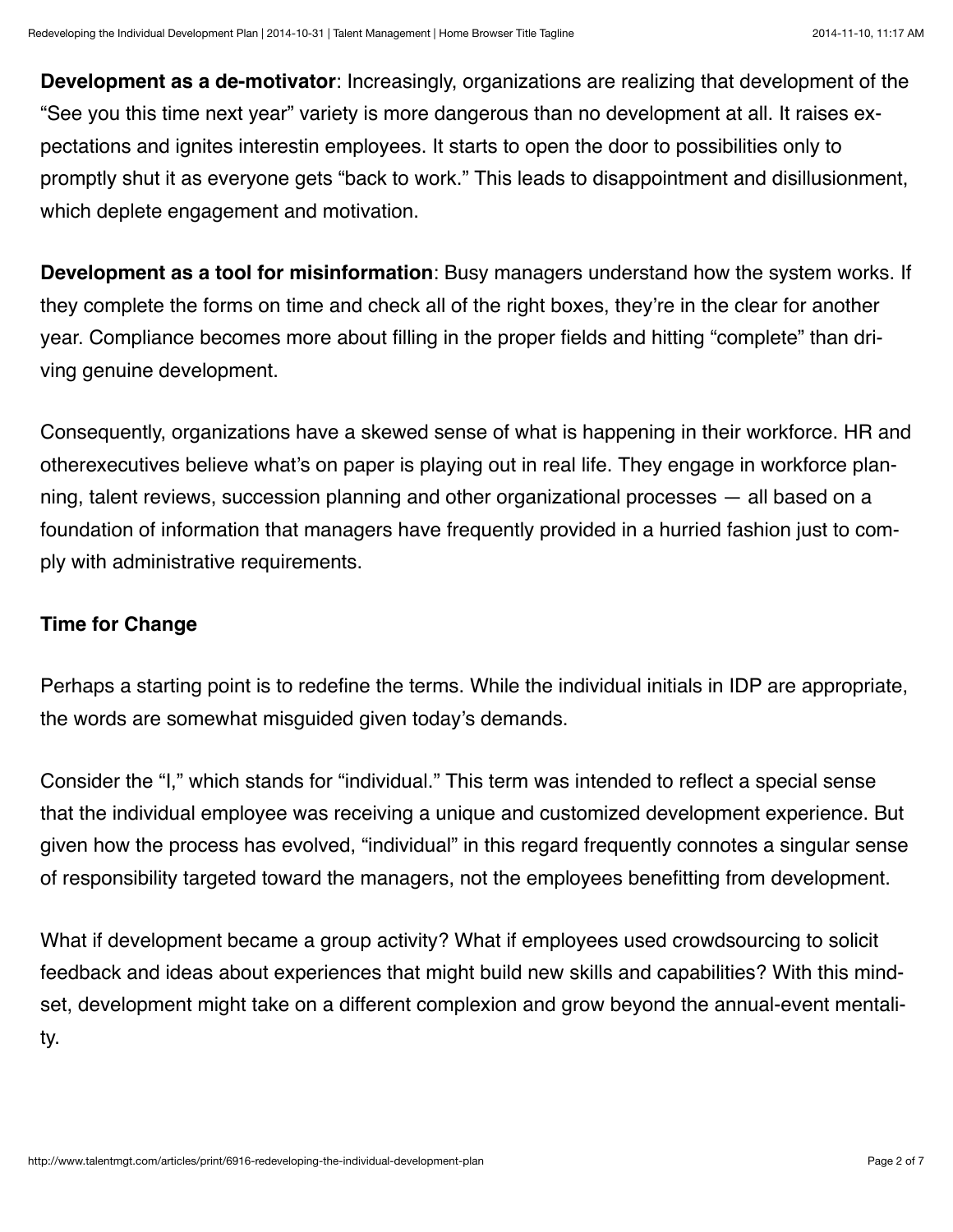Although the "D" stands for "development," the word has grown into a term that is more likely to de‐ scribe employee weakness or problem, not necessarily a path forward for positive improvement. The term has taken on a deficit-based tone, resulting in dwindling enthusiasm and energy for the task.

Even the "P" — "plan" — has lost its intended meaning to some extent. Because the word is gener‐ ally overused in business, many leaders spend just as much time "planning" as "doing." The prob‐ lem with this is traditional plans no longer are an accurate reflection of the speed of business. By the time the ink on a plan has dried, something likely needs to be changed.

Although these words may have lost their meaning, the term IDP can live on — with a refresh in the words used. By doing this, organizations may be able to reinvigorate enthusiasm for the prac‐ tice.

How about this: iterative dialogue around possibilities?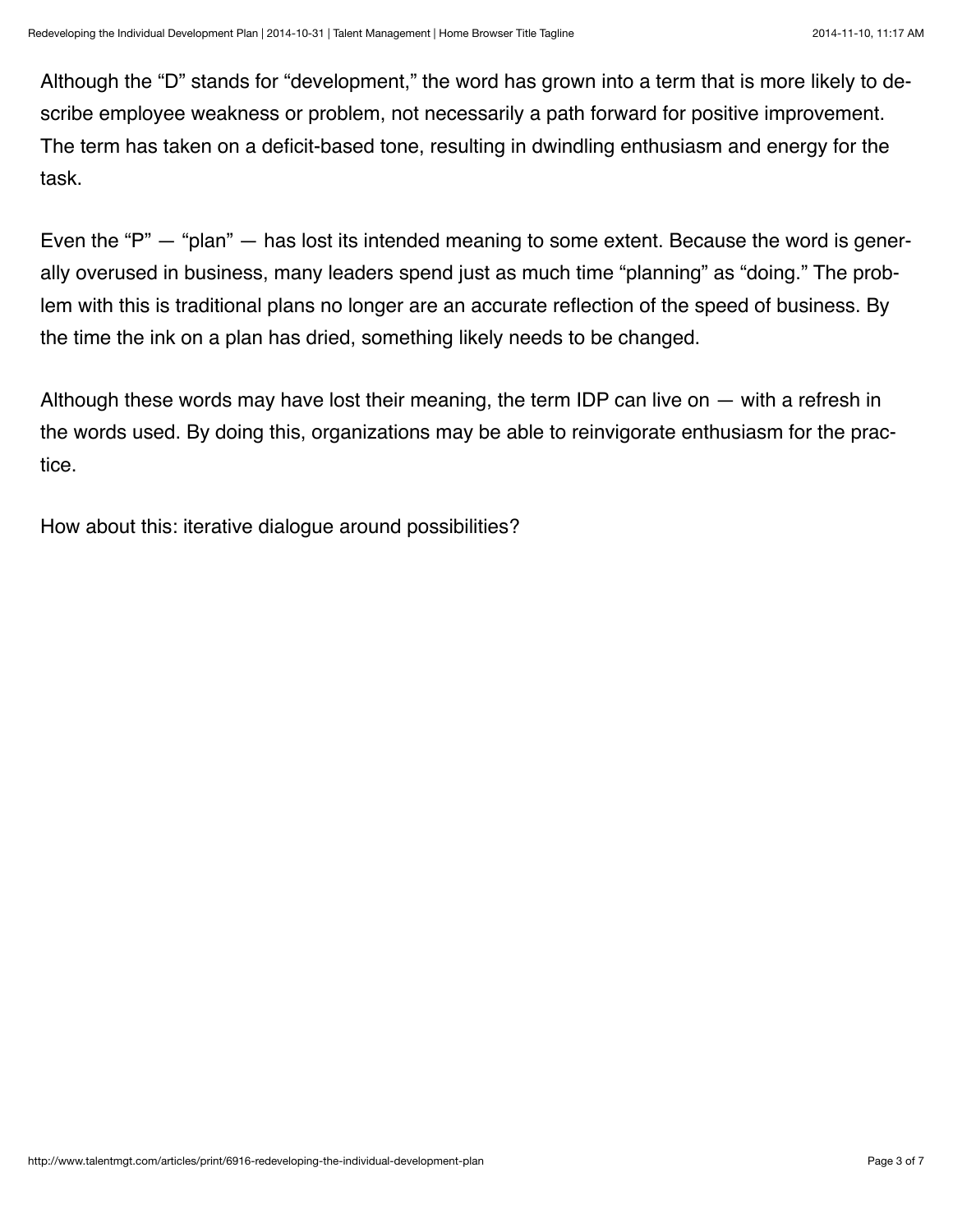| <b>IDP's: The Old Way<br/>and the New Way</b>                |                                                                                                 |
|--------------------------------------------------------------|-------------------------------------------------------------------------------------------------|
|                                                              |                                                                                                 |
| $0$ ID                                                       | NEW                                                                                             |
| <b>CYCLE IS</b>                                              | <b>CYCLE IS</b>                                                                                 |
| <b>ONCE A YEAR</b>                                           | <b>PERPETUAL</b>                                                                                |
| <b>DEADLINES</b>                                             | <b>OPEN CONVERSATIONS</b>                                                                       |
| <b>IMPLY ONE</b>                                             | <b>IMPLY CONTINUED</b>                                                                          |
| <b>AND DONE</b>                                              | <b>DIALOG</b>                                                                                   |
| <b>EXPECTATIONS</b>                                          | <b>MULTIPLE EXCHANGE OF</b>                                                                     |
| <b>ARE SET ONCE</b>                                          | <b>EXPECTATIONS SPREAD</b>                                                                      |
| <b>A YEAR</b>                                                | <b>THROUGHOUT THE YEAR</b>                                                                      |
| <b>BASED ON MANAGERS</b>                                     | <b>BASED ON</b>                                                                                 |
| <b>PERSPECTIVE</b>                                           | <b>PERSPECTIVE</b>                                                                              |
| <b>AND IDEAS</b>                                             | <b>AND IDEAS</b>                                                                                |
| <b>FINALIZED</b>                                             | <b>ITERATIVE</b>                                                                                |
| <b>DIALOGUE</b>                                              | <b>DIALOGUE</b>                                                                                 |
| <b>DICTATE BASED</b>                                         | <b>DIALOGUE BASED</b>                                                                           |
| <b>ONE TIME</b>                                              | <b>ONGOING</b>                                                                                  |
| <b>CONVERSATION</b>                                          | <b>EXPLORATION</b>                                                                              |
| <b>ABOUT CAREER GOALS</b>                                    | OF CAREER OPTIONS                                                                               |
| <b>FIXED</b>                                                 | <b>FLUID</b>                                                                                    |
| <b>ANNUAL OR</b><br><b>BIANNUAL</b><br><b>ON DEVELOPMENT</b> | <b>DEVELOPMENT</b><br><b>FOCUS SUPPORTS</b><br><b>FREQUENT CHECKUPS</b><br><b>AND CHECK-INS</b> |
| <b>CONVERGENT</b>                                            | <b>DIVERGENT</b>                                                                                |
| <b>THINKING</b>                                              | <b>THINKING</b>                                                                                 |

## **A New Approach**

Transforming static annual individual development plans into vibrant, iterative dialogues around possibilities demands that leaders and employees alike adopt a new mindset and set of priorities.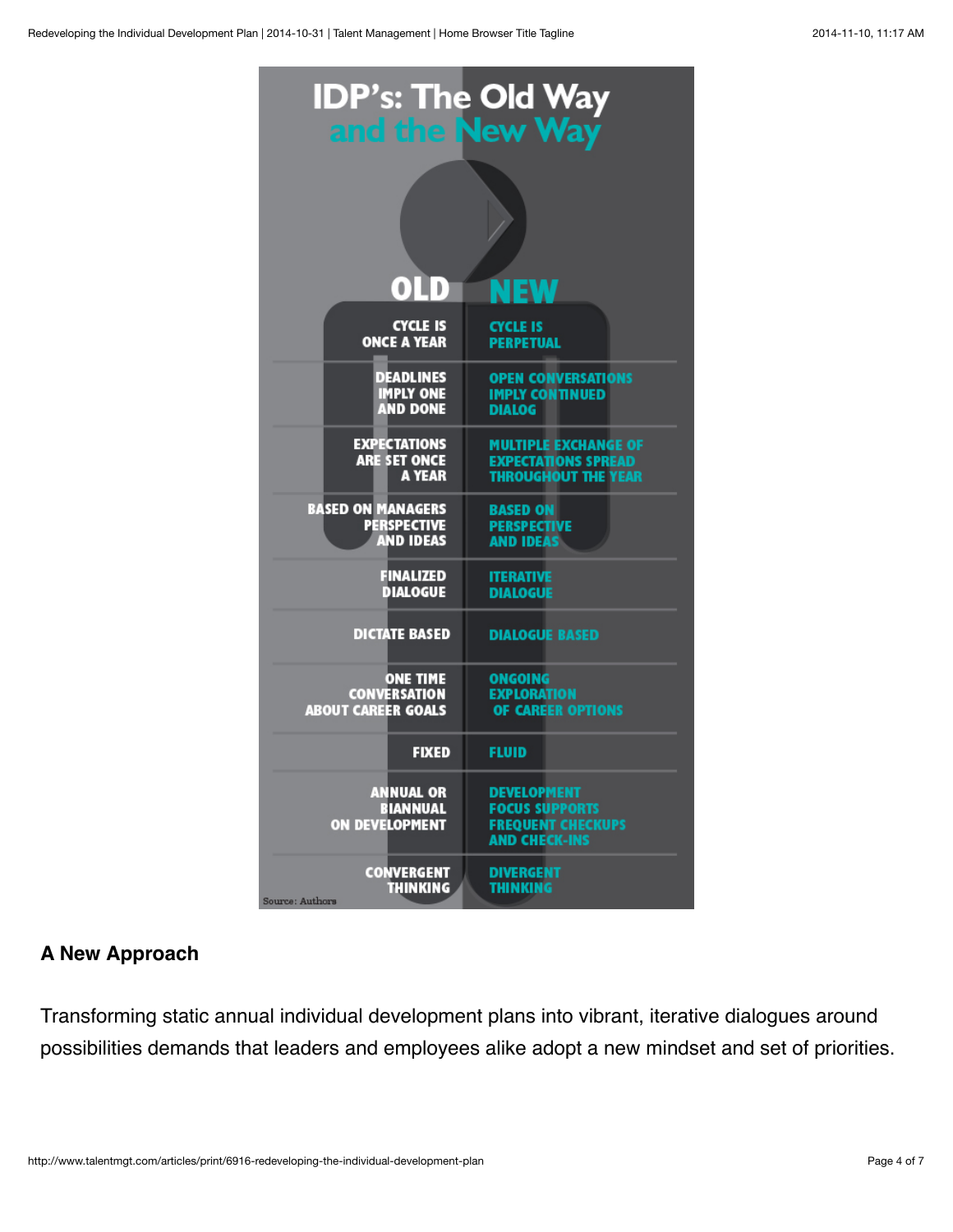**Start a new conversation**: Current development processes are dictate-based, characterized by paperwork, processes and a sense that there's a start and an end.

By contrast, dialogue-based development is characterized by questions that create an evolving joint understanding between managers and employees. It sets the expectation that every employ‐ ee can learn and grow with sincere interest, curiosity and trust. Instead of concentrating on forms, the most effective leaders connect with people.

**Substitute development "Post-its" for development plans**: Development-related documenta‐ tion is necessary for leaders to remember, track and hold people accountable for their goals and intentions. But it shouldn't be a free-for-all. Neither should it be a straitjacket, which is how many plans feel to employees.

In many organizations, significant time and energy are invested in selecting goals, making them specific, measureable, assignable or attainable, and realistic and timely. Time is spent completing complex forms and cross-referencing various systems.The process is tiring, and the result is think‐ ing that's frequently concretebecause it's set up in a way that makes it hard to make changes. In many instances, it's easier to ditch development rather than repeat an overly complex process.

A small change that can create disproportionate results is to scrap the plan and break out the Postit notes. Leaders and employees will appreciate the simplification. Different objectives, strategies and actions can be captured on separate Post-its. They can be moved around and re-sequenced easily when needed. This is often a smoother approach; it energizes the process, allowing iteration to occur. And it better meets the cadence and rate of change present in today's corporate environ‐ ment.

**Promote possibility thinking**: Possibility can be defined as "a thing that may be chosen out of several possible alternatives." The key word is "several." But busy managers aim to streamline the process and make it more efficient. In the process, they work with employees to quickly identify the right goal, strategy, approach, course or experience. They gravitate toward convergent thinking when divergent thinking is what's really necessary. Possibility thinking requires that "quick" gives way to "quantity," which ultimately leads to betterquality outcomes of the development practice.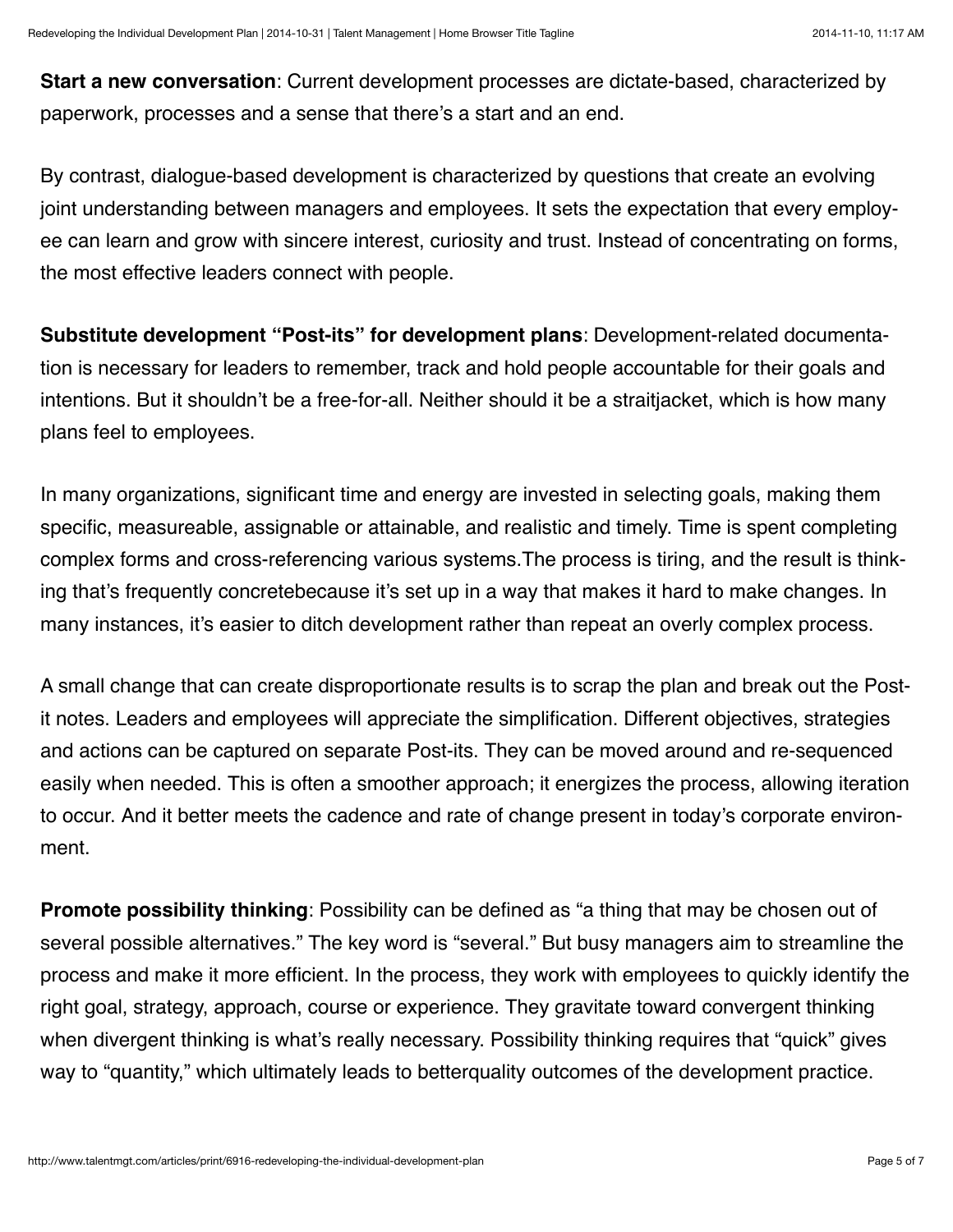Leaders should encourage employees to generate lots of ideas for how they might like to grow, the work they might like to do and the strategies that might bridge the gap between where they are and where they want to be. Employees should cultivate the ability to entertain unrestricted thinking as they generate a variety of experiences likely to help them achieve their development goals. Using this approach is likely to activate greater creativity, engagement and motivation to push forward on the development plan.

Generating more ideas doesn't need to mean more work for already overburdened managers. It isn't reserved for managers and employees — broad collaboration is required. Employees should take the lead, using their own peer networks, generally made up of individuals who know them, their skills, talents and aspirations far better than their managers would.

**Distribute development**: Concentrating development conversations around an annual deadline makes it a one-and-done activity, in which the ideas outlined in the plan frequently gather dust in a file folder or on a computer server. Breaking this cycle means transporting development into the fabric of the employee's work itself.

In this regard, leaders should aim to become developmental "multitaskers." They should look to make the most of common interactions already occurring among themselves and their employees.

For instance, when a manager is driving to a client meeting with an employee, check in on how de‐ velopment possibilities are proceeding. Also, invite team members to share development updates during regular status meetings, include quick development check-ins during one-on-one meetings, link ongoing coaching and feedback conversations to development, and then debrief learning ex‐ periences by connecting the dots back to development objectives.

Ultimately, the switch from the individual development plan to iterative dialogue around possibilities means moving from an annual, transactional, proceduralapproach to something that happens on an ongoingbasis and is embedded in the workflow, delivering betterhuman resources and business results alike.